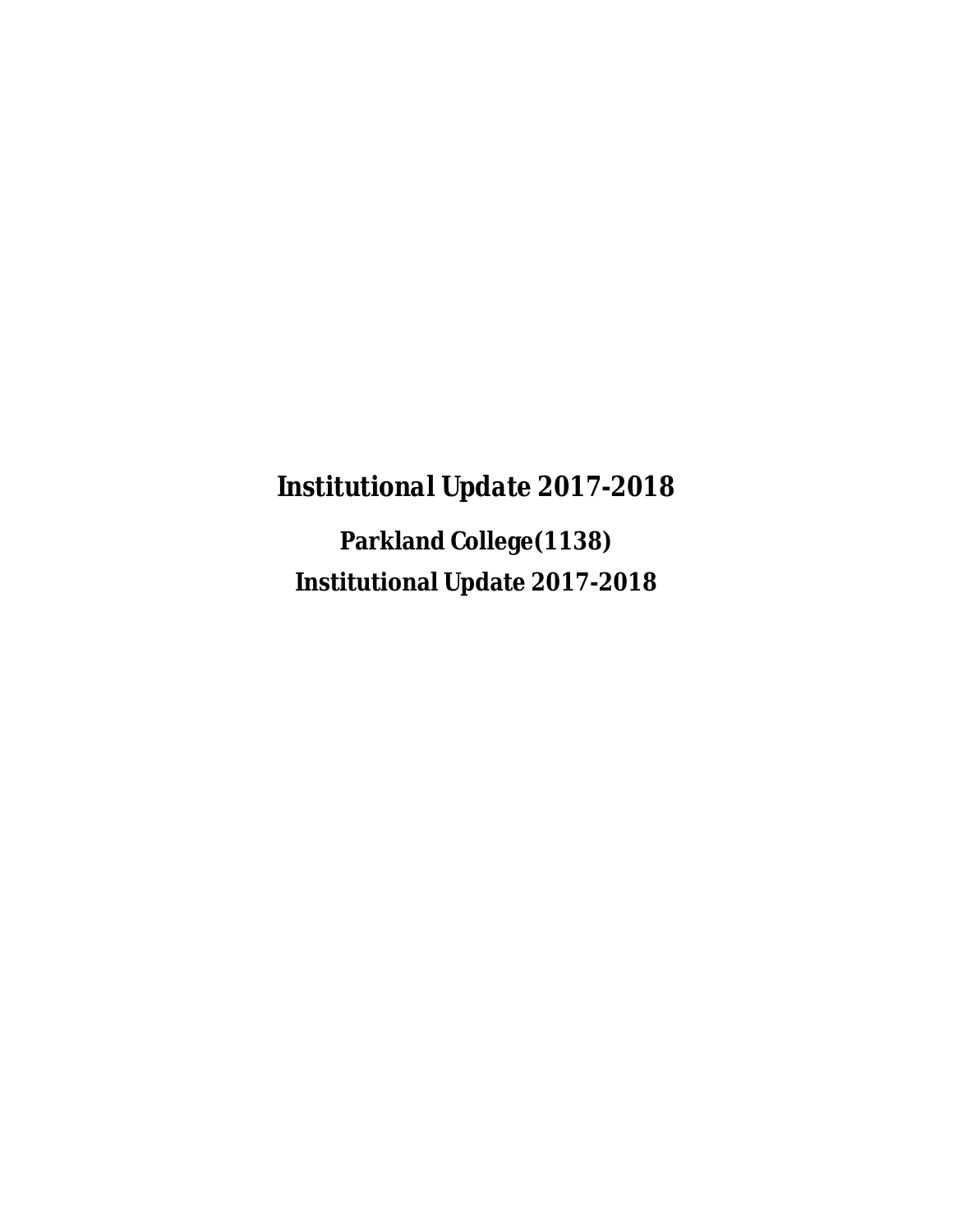### *Institution Information*

|                          | Institution Information                   |
|--------------------------|-------------------------------------------|
| Name                     | Parkland College                          |
| <b>Mailing Address 1</b> | 2400 W. Bradley Ave.                      |
| Mailing Address 2        | Institutional Accountability and Research |
| City                     | Champaign                                 |
| State                    | Illinois                                  |
| Country                  | <b>United States</b>                      |
| Postal Code              | 61821-1899                                |
| Main Phone Number        | $(217)$ 351-2200                          |
| Extension                |                                           |
| Fax                      | $(217)$ 351-2592                          |
| Website                  | http://www.parkland.edu                   |

What is the enabling or authorizing legislation for the institution?

 Report the name of the act or statutory citation that enables or authorizes your institution. Contact your institution's in-house legal counsel for the information.

## 110 ILCS 805: Illinois Public Community College Act

#### *Contact Information*

### **Have you made changes to the Chief Executive Officer contact information below?**

(Select one)

- X No Change
- $\overline{\phantom{a}}$ Update Contact (new information for this person)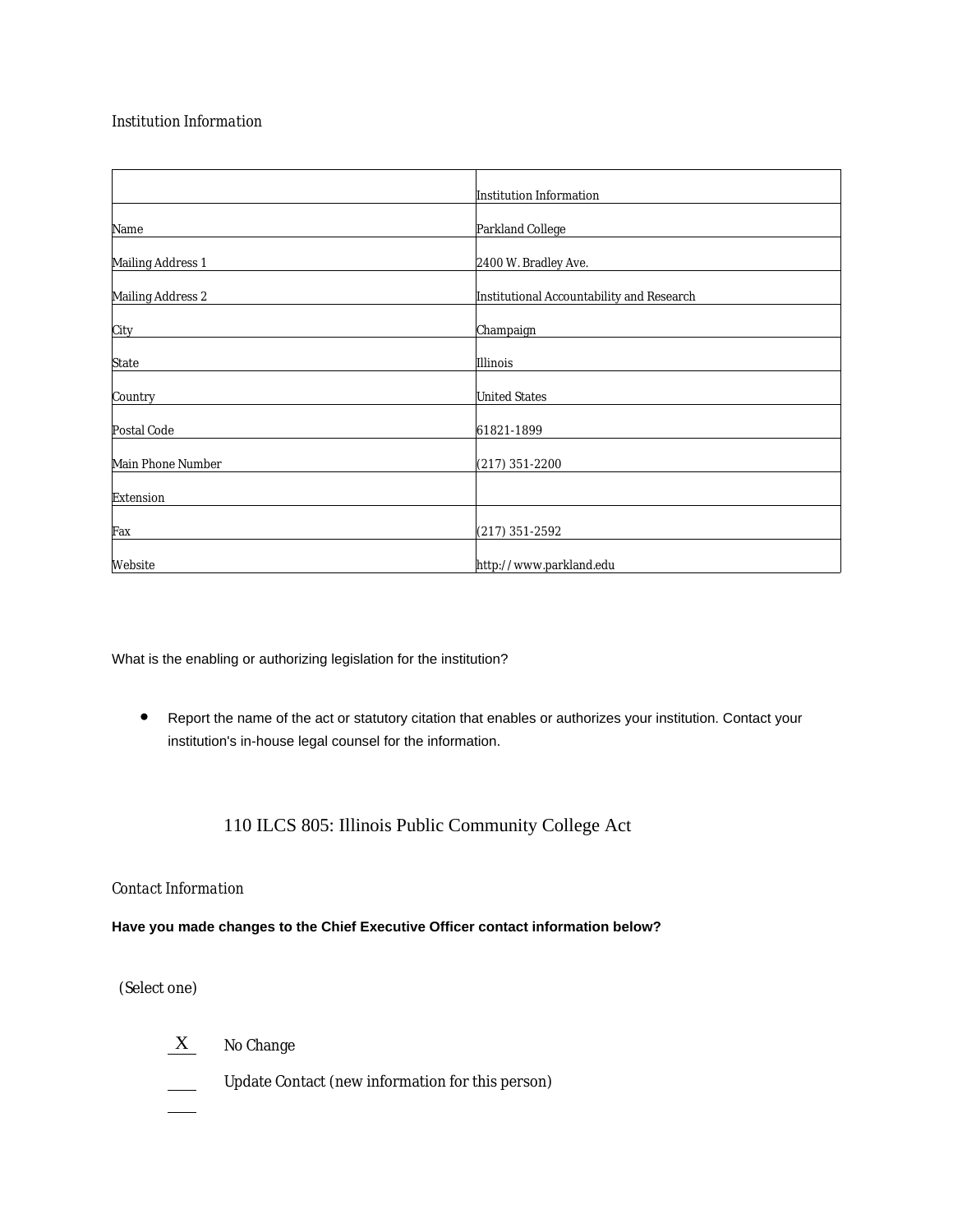New Contact (new person in this role)

| Contact Type                                                                         | Chief Executive Officer |
|--------------------------------------------------------------------------------------|-------------------------|
| Prefix                                                                               | Dr.                     |
| First                                                                                | Thomas                  |
| Middle<br>the control of the control of the control of the control of the control of |                         |
| Last                                                                                 | Ramage                  |
| Suffix                                                                               |                         |
| Title                                                                                | President               |
| <b>Institution Name</b>                                                              | Parkland College        |
| Address 1                                                                            | 2400 W. Bradley Ave.    |
| Address 2                                                                            |                         |
| City                                                                                 | Champaign               |
| State                                                                                | Illinois                |
| Postal Code                                                                          | 61821-1899              |
| Country                                                                              | <b>United States</b>    |
| Phone                                                                                | $(217)$ 351-2533        |
| Extension                                                                            |                         |
| Fax                                                                                  |                         |
| Email Address                                                                        | ramage@parkland.edu     |

### **Check the Not Applicable box if you leave any field blank.**

# **Have you made changes to the Chief Academic Officer contact information below?**

(Select one)

 $X$  No Change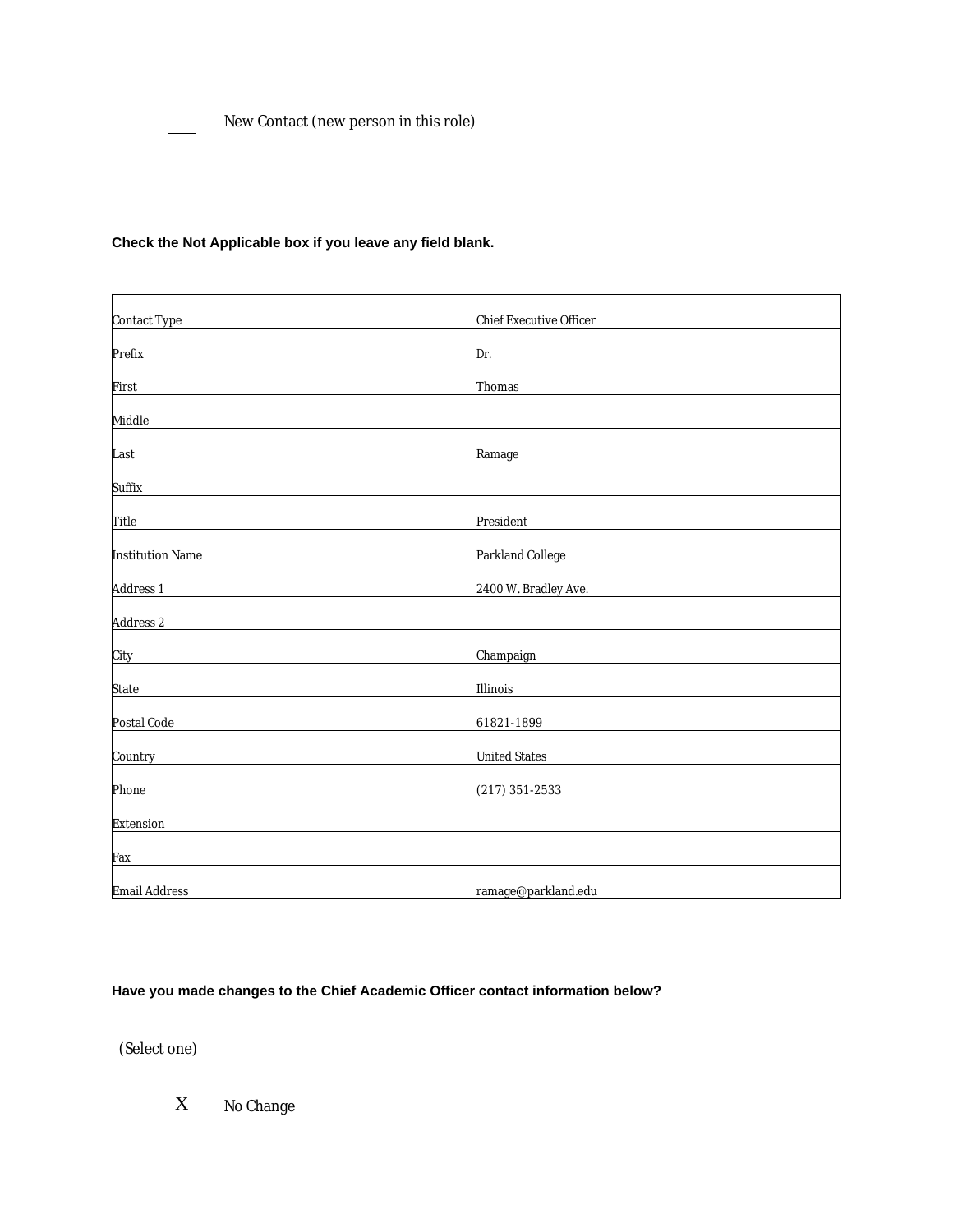- Update Contact (new information for this person)  $\frac{1}{2}$
- New Contact (new person in this role)  $\frac{1}{\sqrt{1-\frac{1}{2}}}\left( \frac{1}{\sqrt{1-\frac{1}{2}}}\right) ^{2}$

### **Check the Not Applicable box if you leave any field blank.**

| Contact Type            | Chief Academic Officer (CAO)         |
|-------------------------|--------------------------------------|
|                         |                                      |
| Prefix                  | Dr.                                  |
|                         |                                      |
| First                   | Pam                                  |
| Middle                  |                                      |
|                         |                                      |
| Last                    | Lau                                  |
|                         |                                      |
| Suffix                  |                                      |
|                         |                                      |
| Title                   | Vice President for Academic Services |
| <b>Institution Name</b> | Parkland College                     |
|                         |                                      |
| Address 1               | 2400 West Bradley Avenue             |
|                         |                                      |
| Address 2               |                                      |
|                         |                                      |
| City                    | Chanpaign                            |
| State                   | Illinois                             |
|                         |                                      |
| Postal Code             | 61821                                |
|                         |                                      |
| Country                 | <b>United States</b>                 |
|                         |                                      |
| Phone                   | $(217)$ 373-3709                     |
|                         |                                      |
| Extension               |                                      |
| Fax                     |                                      |
|                         |                                      |
| Email Address           | plau@parkland.edu                    |

**Have you made changes to the Chief Financial Officer contact information below?**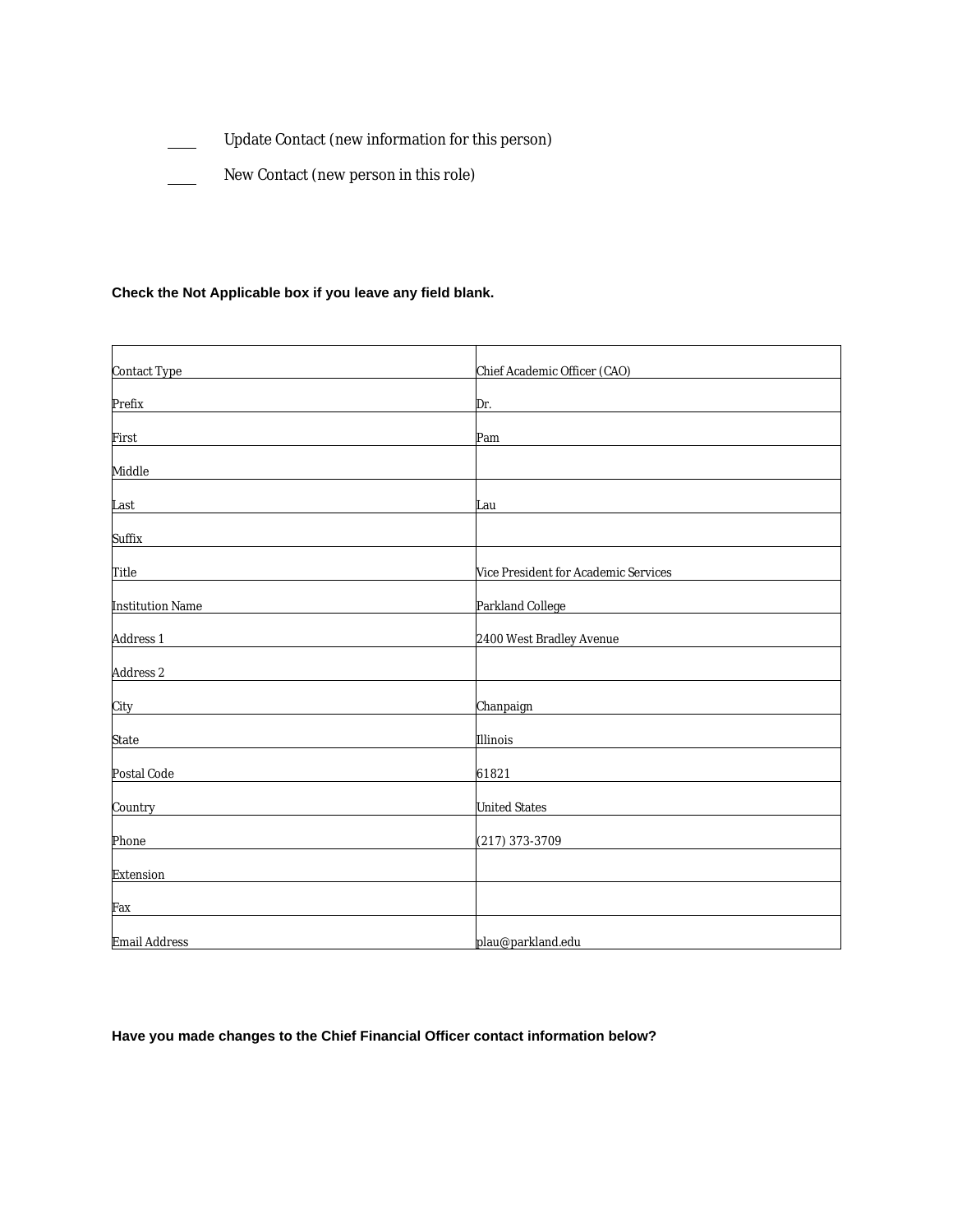# (Select one)

- $X$  No Change
- $\overline{\phantom{0}}$ Update Contact (new information for this person)
- New Contact (new person in this role)  $\frac{1}{1}$

## **Check the Not Applicable box if you leave any field blank.**

| Contact Type            | Chief Financial Officer                            |
|-------------------------|----------------------------------------------------|
| Prefix                  | Mr.                                                |
| First                   | Christopher                                        |
| Middle                  |                                                    |
| Last                    | Randles                                            |
| Suffix                  |                                                    |
| Title                   | CFO and Vice President for Administrative Services |
| <b>Institution Name</b> | Parkland College                                   |
| Address 1               | 2400 W. Bradley Ave.                               |
| Address 2               |                                                    |
| City                    | Champaign                                          |
| State                   | Illinois                                           |
| Postal Code             | 61821-1899                                         |
| Country                 | <b>United States</b>                               |
| Phone                   | $(217)$ 351-2513                                   |
| Extension               |                                                    |
| Fax                     |                                                    |
| Email Address           | crandles@parkland.edu                              |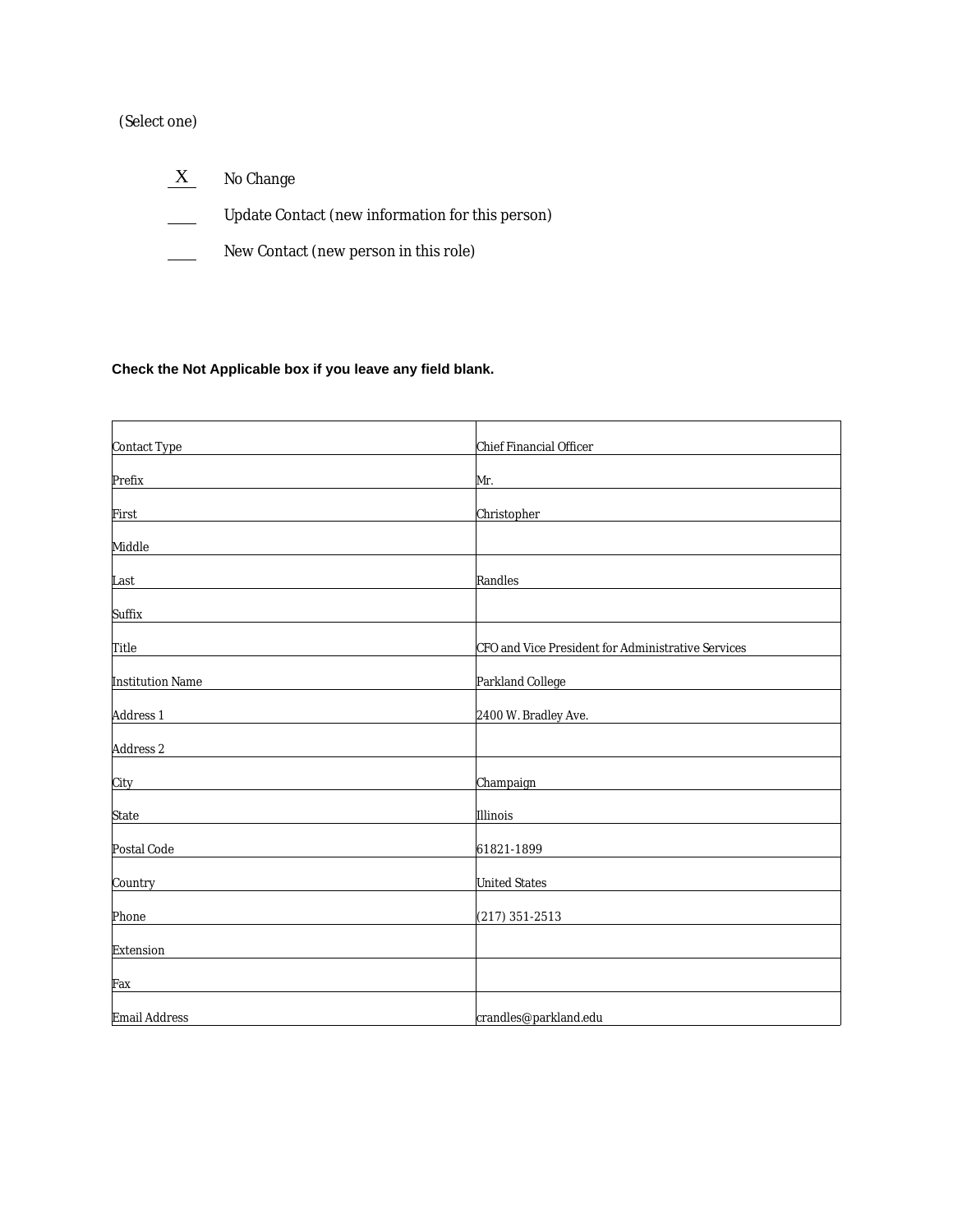### **Have you made changes to the Accreditation Liaison Officer contact information below?**

(Select one)

- $X$  No Change
- $\overline{\phantom{a}}$ Update Contact (new information for this person)
- New Contact (new person in this role)  $\equiv$

### **Check the Not Applicable box if you leave any field blank.**

| Contact Type            | Accreditation Liaison Officer (ALO) |
|-------------------------|-------------------------------------|
|                         |                                     |
| Prefix                  | Mr.                                 |
| First                   | Kevin                               |
| Middle                  |                                     |
| Last                    | Knott                               |
| Suffix                  |                                     |
| Title                   | Dean, Institutional Effectiveness   |
| <b>Institution Name</b> | Parkland College                    |
| Address 1               | 2400 W. Bradley Ave.                |
| Address 2               |                                     |
| City                    | Champaign                           |
| State                   | Illinois                            |
| Postal Code             | 61821-1899                          |
| Country                 | <b>United States</b>                |
| Phone                   | $(217)$ 351-2239                    |
| Extension               |                                     |
| Fax                     |                                     |
| Email Address           | kknott@parkland.edu                 |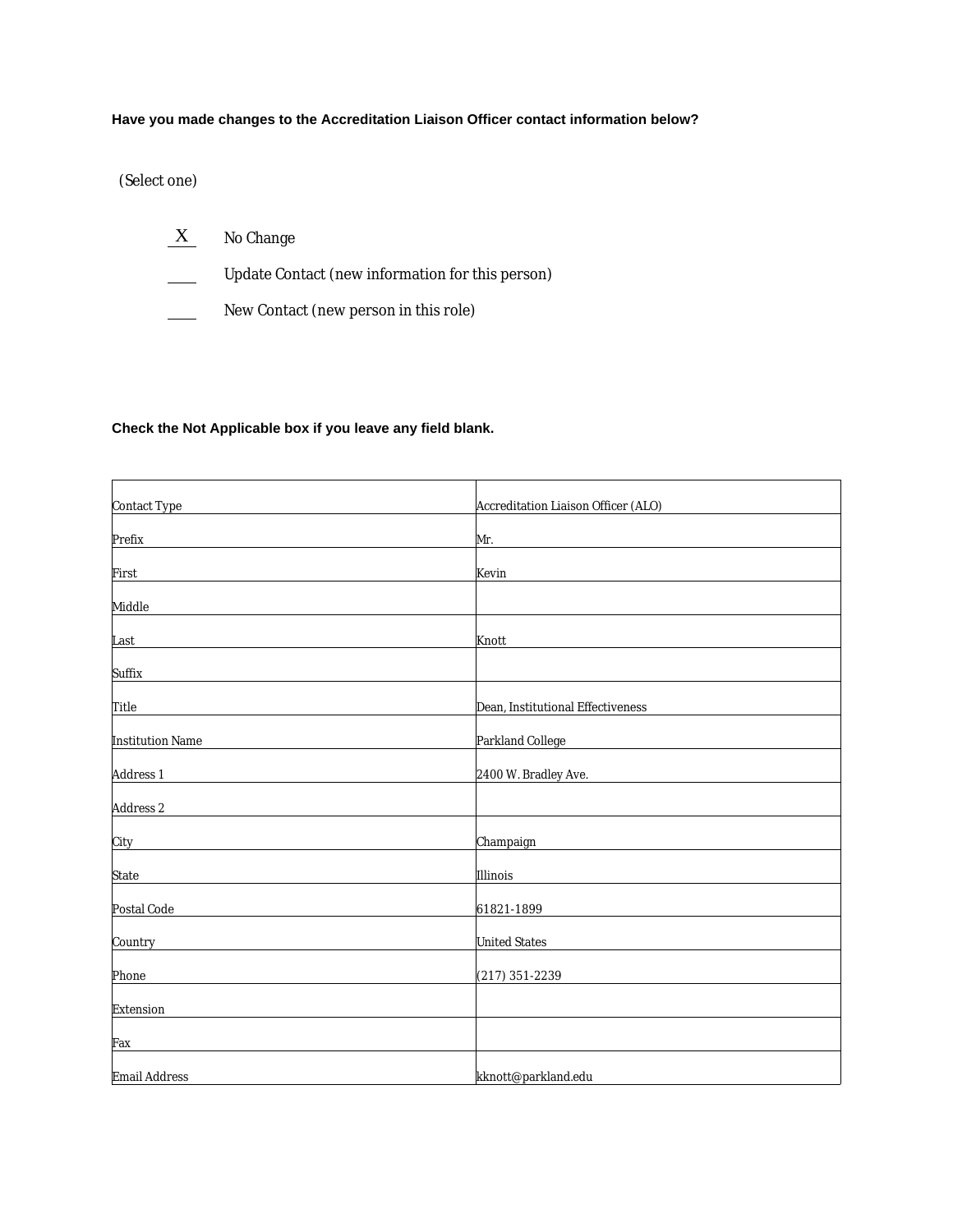**Have you made changes to the Data Update Coordinator contact information below?**

## (Select one)

- X No Change
- $\overline{\phantom{a}}$ Update Contact (new information for this person)
- New Contact (new person in this role)  $\overline{\phantom{a}}$

### **Check the Not Applicable box if you leave any field blank.**

| Prefix<br>Mr.<br>Kevin<br>First<br>Knott<br>Last<br>Dean, Institutional Effectiveness<br>Title<br>Parkland College<br><b>Institution Name</b><br>Address 1<br>2400 W. Bradley Ave.<br>Address 2<br>Champaign<br>City<br>Illinois<br>State<br>Postal Code<br>61821-1899<br><b>United States</b> | Contact Type | Data Update Coordinator |
|------------------------------------------------------------------------------------------------------------------------------------------------------------------------------------------------------------------------------------------------------------------------------------------------|--------------|-------------------------|
|                                                                                                                                                                                                                                                                                                |              |                         |
|                                                                                                                                                                                                                                                                                                |              |                         |
|                                                                                                                                                                                                                                                                                                |              |                         |
|                                                                                                                                                                                                                                                                                                | Middle       |                         |
|                                                                                                                                                                                                                                                                                                |              |                         |
|                                                                                                                                                                                                                                                                                                | Suffix       |                         |
|                                                                                                                                                                                                                                                                                                |              |                         |
|                                                                                                                                                                                                                                                                                                |              |                         |
|                                                                                                                                                                                                                                                                                                |              |                         |
|                                                                                                                                                                                                                                                                                                |              |                         |
|                                                                                                                                                                                                                                                                                                |              |                         |
|                                                                                                                                                                                                                                                                                                |              |                         |
|                                                                                                                                                                                                                                                                                                |              |                         |
|                                                                                                                                                                                                                                                                                                |              |                         |
|                                                                                                                                                                                                                                                                                                |              |                         |
|                                                                                                                                                                                                                                                                                                | Country      |                         |
|                                                                                                                                                                                                                                                                                                | Phone        | $(217)$ 351-2239        |
|                                                                                                                                                                                                                                                                                                | Extension    |                         |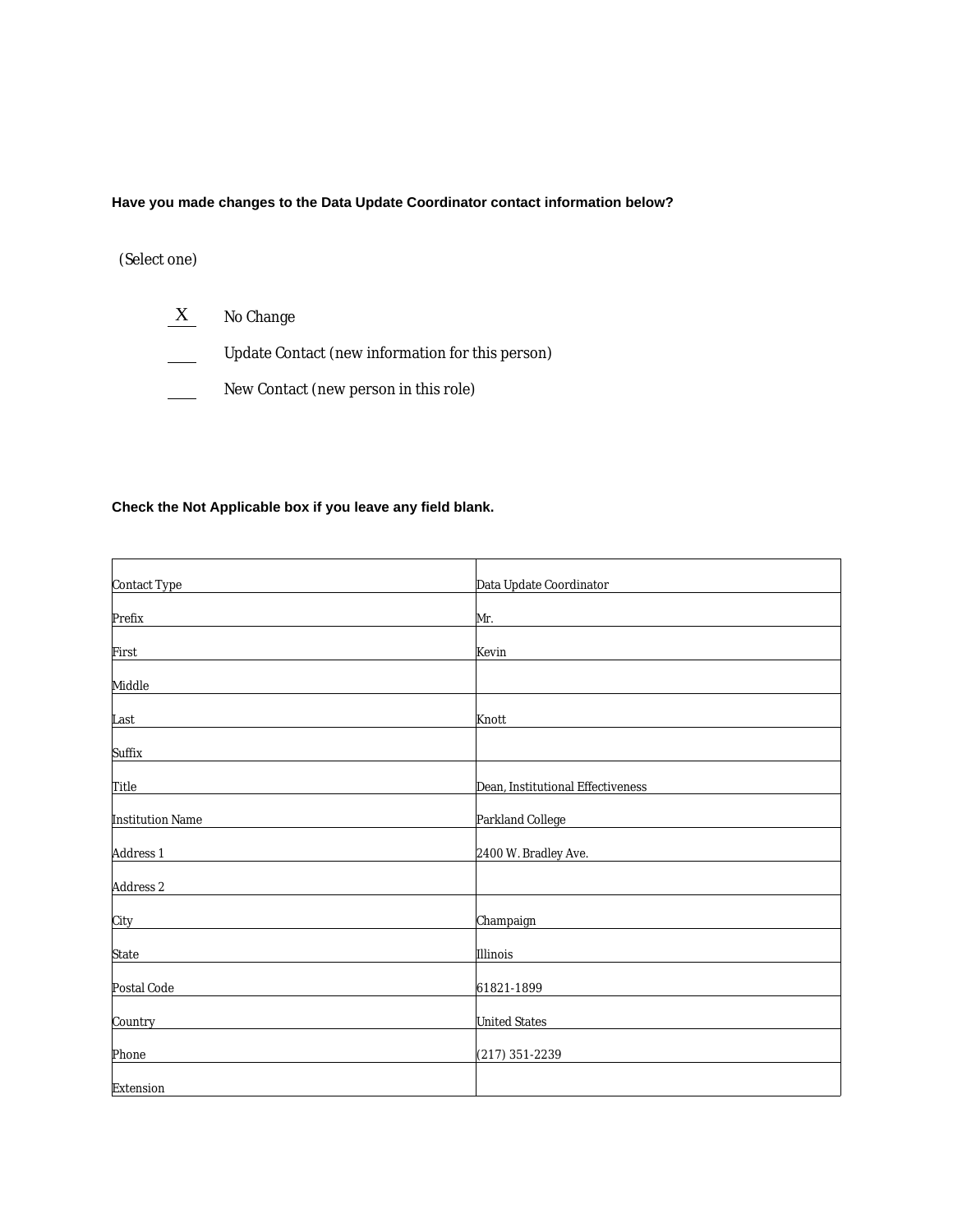| Fax           |                     |
|---------------|---------------------|
| Email Address | kknott@parkland.edu |

## *Financial Information*

|                                   | FY 2017 | FY 2016 | FY 2015 |
|-----------------------------------|---------|---------|---------|
|                                   |         |         |         |
| Ending month of fiscal year:      | June    | June    | June    |
|                                   |         |         |         |
| Last completed audit year:        | 2017    | 2016    | 2015    |
| Did you receive your last         |         |         |         |
| completed audit within 6 months   |         |         |         |
| of the close of your fiscal year? | Yes     | Yes     | Yes     |
| Was you most recent financial     |         |         |         |
| audit UNQUALIFIED?                | Yes     | Yes     | Yes     |
| Did your most recent audit report |         |         |         |
| include a going concern for       |         |         |         |
| disclosure?                       | No      | No      | No      |

# *Public Composite Financial Index*

# **Primary Reserve Ratio Calculation**

|                                                  | FY 2017      | FY 2016      | FY 2015      |  |
|--------------------------------------------------|--------------|--------------|--------------|--|
| Institution unrestricted net assets 15179365.00  |              | 9660390.00   | 13196237.00  |  |
| Institution expendable restricted<br>net assets  | 14222841.00  | 14393433.00  | 13303164.00  |  |
| Component Unit (C.U.)<br>unrestricted net assets | -1997088.00  | 1859081.00   | 1839070.00   |  |
| C.U. temporarily restricted net<br>assets        | 7965088.00   | 7207350.00   | 7429622.00   |  |
| C.U. net investment in plant                     | 0.00         | 0.00         | 0.00         |  |
| Numerator Total                                  | 35370206.00  | 29402092.00  | 32089953.00  |  |
| Institution operating expenses                   | 102624888.00 | 102673059.00 | 102719006.00 |  |
| Institution non-operating<br>expenses            | 2657127.00   | 2828405.00   | 2515609.00   |  |
| C.U. total expenses                              | 1999381.00   | 2044090.00   | 1378943.00   |  |
| Denominator Total                                | 107281396.00 | 107545554.00 | 106613558.00 |  |
| Primary reserve ratio                            | 0.33         | 0.27         | 0.30         |  |
| Primary reserve strength                         | 2.48         | 2.06         | 2.26         |  |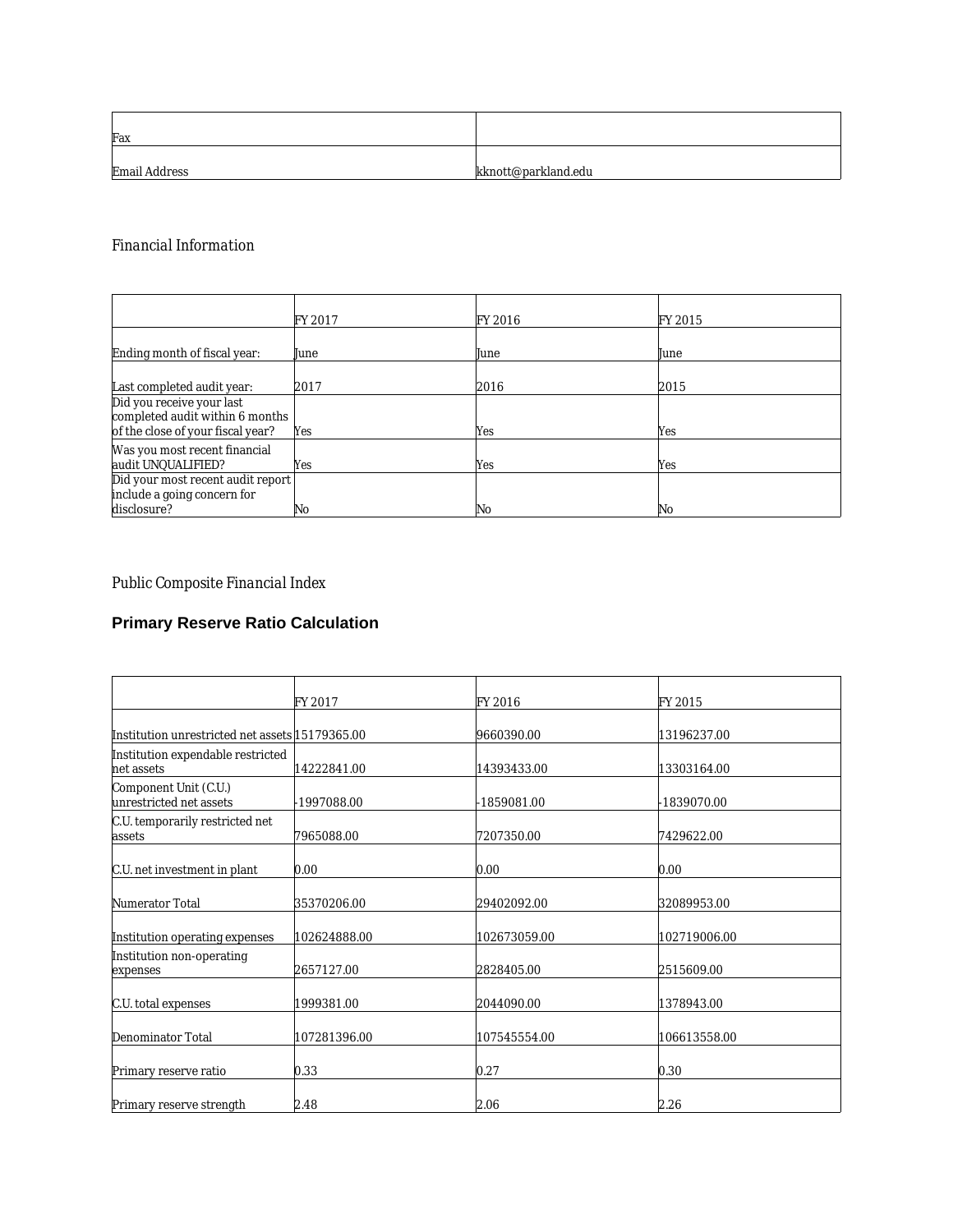| Primary reserve weight | 0.35 | 0.35 | 0.35 |
|------------------------|------|------|------|
|                        |      |      |      |
| Primary reserve CFI    | 0.87 | 0.72 | 0.79 |

# **Net Operating Revenue Ratio Calculation**

|                                           | FY 2017      | FY 2016      | FY 2015      |
|-------------------------------------------|--------------|--------------|--------------|
| Institution operating income<br>$\log$    | 77054018.00  | 76586367.00  | -77409308.00 |
| Institution net non-operating<br>revenues | 79408788.00  | 69160517.00  | 72003044.00  |
| C.U. change in unrestricted net<br>assets | -138007.00   | 20011.00     | 343944.00    |
| Numerator Total                           | 2216763.00   | 7445861.00   | -5062320.00  |
| Institution operating revenues            | 25570870.00  | 26086692.00  | 25309698.00  |
| Institution non-operating<br>revenues     | 82065915.00  | 71988922.00  | 74518653.00  |
| C.U. total unrestricted revenues          | 1886047.00   | 2032420.00   | 1567914.00   |
| Denominator Total                         | 109522832.00 | 100108034.00 | 101396265.00 |
| Net operating revenue ratio               | 0.02         | $-0.07$      | $-0.05$      |
| Net operating revenue strength            | 1.56         | 4.00         | $-3.84$      |
| Net operating revenue weight              | 0.10         | 0.10         | 0.10         |
| Net operating revenue CFI                 | 0.16         | $-0.40$      | $-0.38$      |

## **Return on Net Assets Ratio Calculation**

|                                                                 | FY 2017     | FY 2016     | FY 2015     |
|-----------------------------------------------------------------|-------------|-------------|-------------|
| Change in net assets plus C.U.<br>change in net assets          | 3078141.00  | 7544889.00  | 4207908.00  |
| Total net assets + C.U. total net<br>assets (beginning of year) | 87997348.00 | 95542237.00 | 95542237.00 |
| Return on net assets ratio                                      | 0.03        | 0.08        | 0.04        |
| Return on net assets strength                                   | 1.75        | 3.95        | 2.20        |
| Return on net assets weight                                     | 0.20        | 0.20        | 0.20        |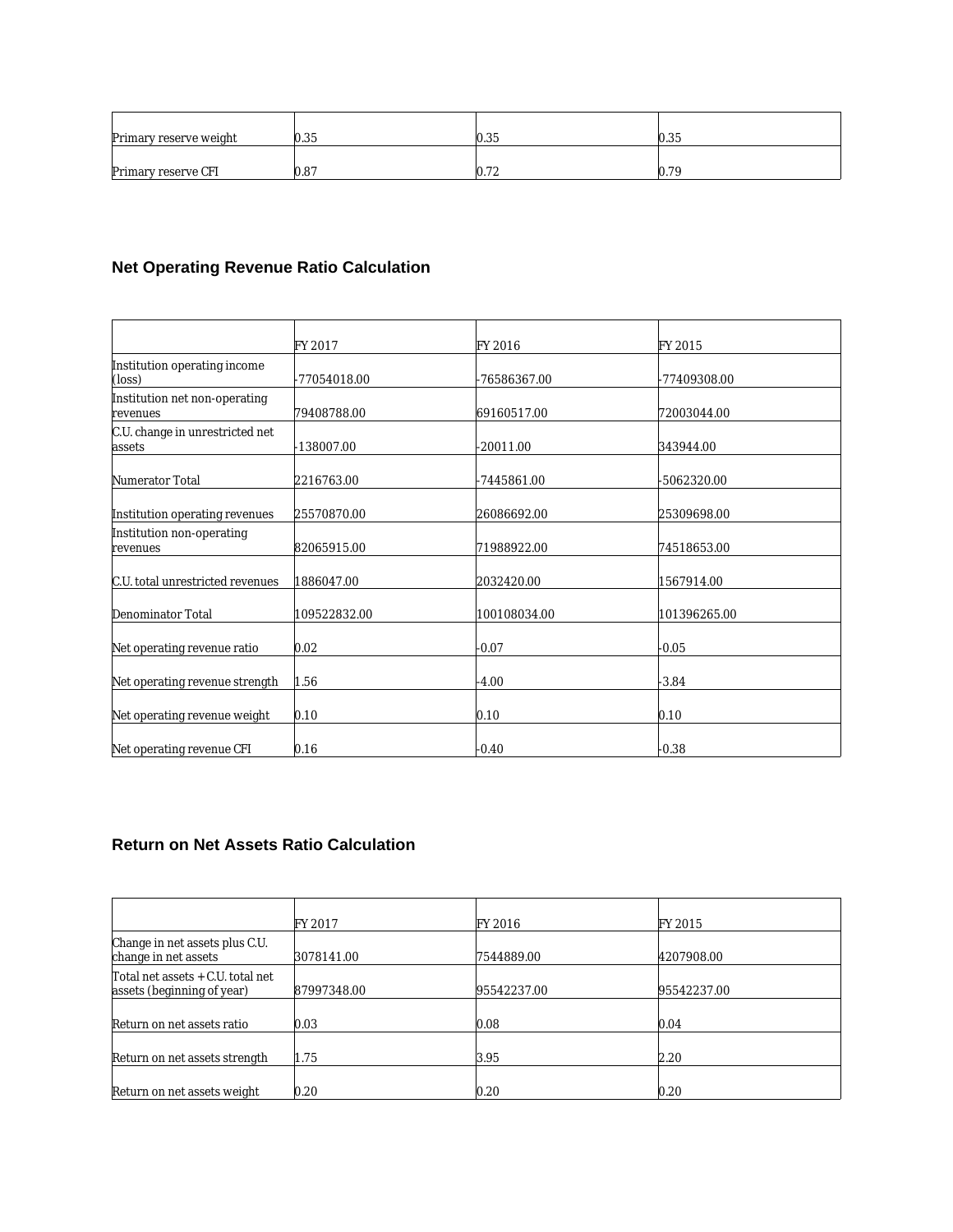| CEI<br>Re <sub>t</sub> | $\sim$ $\sim$<br>r. | $70^{\circ}$ |  |
|------------------------|---------------------|--------------|--|

# **Viability Ratio Calculation**

|                                                             | FY 2017     | FY 2016     | FY 2015     |
|-------------------------------------------------------------|-------------|-------------|-------------|
| Expendable net assets (from<br>Primary Reserve Numerator)   | 35370206.00 | 29402092.00 | 32089953.00 |
| Institution long-term debt (total<br>project-related debt)  | 61365111.00 | 63737087.00 | 66023691.00 |
| C.U. long-term debt (total project-<br>related debt)        | 0.00        | 0.00        | 0.00        |
| Total long-term + C.U. debt (total<br>project-related debt) | 61365111.00 | 63737087.00 | 66023691.00 |
| Viability ratio                                             | 0.58        | 0.46        | 0.49        |
| Viability strength                                          | 1.38        | 1.11        | 1.17        |
| Viability weight                                            | 0.35        | 0.35        | 0.35        |
| Viability CFI                                               | 0.48        | 0.39        | 0.41        |

|                                              | FY 2017 | FY 2016 | FY 2015 |
|----------------------------------------------|---------|---------|---------|
| Total Composite Financial<br>Indicator Score | 1.86    | 1.50    | 1.26    |
| Comments                                     |         |         |         |

# *Public Composite Financial Index (Excluding GASB 68)*

# **GASB Primary Reserve Ratio Calculation**

|                                                  | FY 2017     | FY 2016     | FY 2015     |
|--------------------------------------------------|-------------|-------------|-------------|
| Institution unrestricted net assets 15179365.00  |             | 9660390.00  | 13196237.00 |
| Institution expendable restricted<br>net assets  | 13091773.00 | 12746084.00 | 12460199.00 |
| Component Unit (C.U.)<br>unrestricted net assets | 1997088.00  | 1859081.00  | -1839070.00 |
| C.U. temporarily restricted net<br>assets        | 7965088.00  | 7207350.00  | 7429622.00  |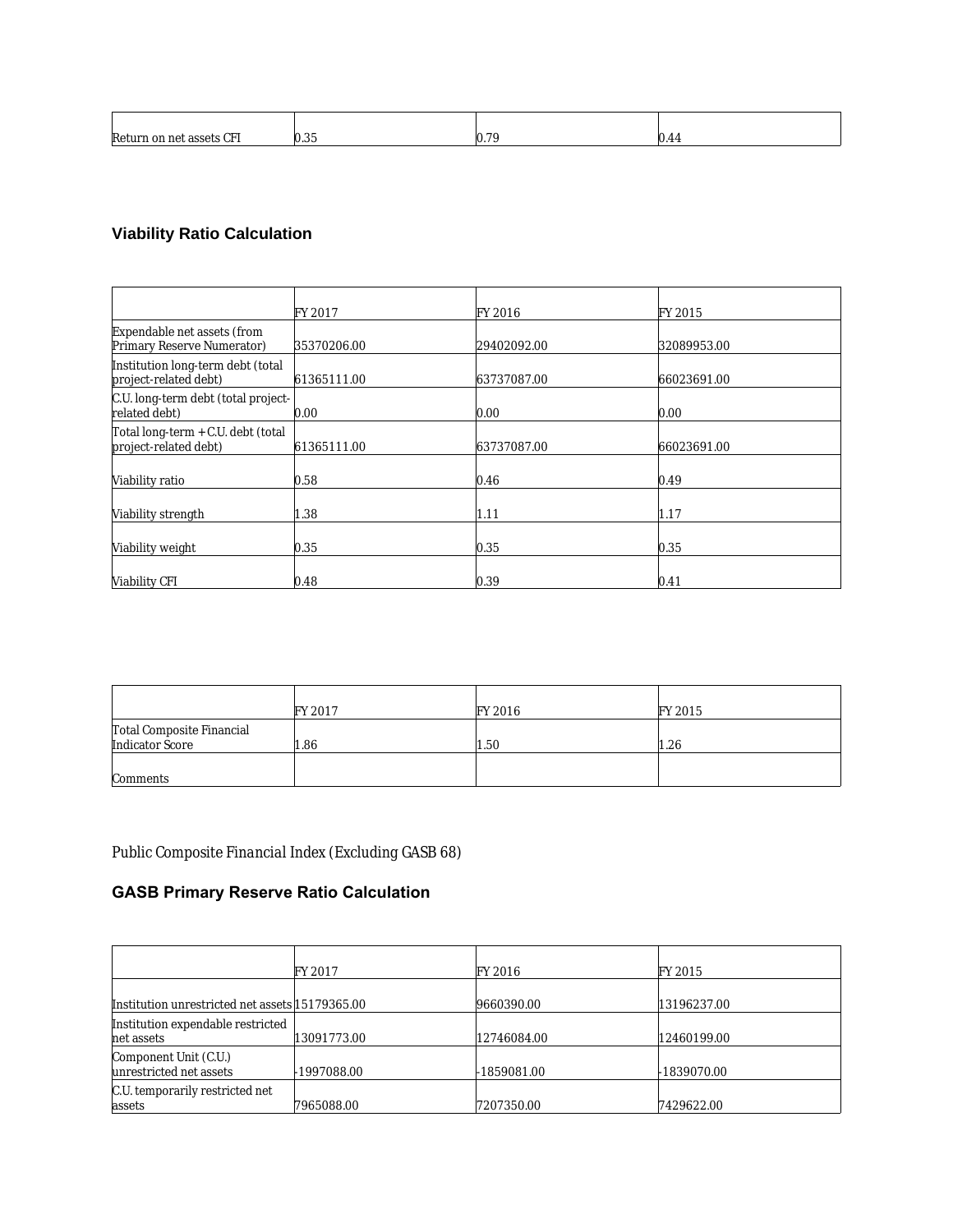| C.U. net investment in plant          | 0.00         | 0.00         | 0.00         |
|---------------------------------------|--------------|--------------|--------------|
| Numerator Total                       | 34239138.00  | 27754743.00  | 31246988.00  |
| Institution operating expenses        | 102624888.00 | 102673059.00 | 102719006.00 |
| Institution non-operating<br>expenses | 2657127.00   | 2828405.00   | 2515609.00   |
| C.U. total expenses                   | 1999381.00   | 2044090.00   | 1378943.00   |
| Denominator Total                     | 107281396.00 | 107545554.00 | 106613558.00 |
| Primary reserve ratio                 | 0.32         | 0.26         | 0.29         |
| Primary reserve strength              | 2.40         | 1.94         | 2.20         |
| Primary reserve weight                | 0.35         | 0.35         | 0.35         |
| Primary reserve CFI                   | 0.84         | 0.68         | 0.77         |

# **GASB Net Operating Revenue Ratio Calculation**

|                                           | FY 2017      | FY 2016      | FY 2015      |  |
|-------------------------------------------|--------------|--------------|--------------|--|
| Institution operating income<br>$\log$    | 77054018.00  | -76586367.00 | -77409308.00 |  |
| Institution net non-operating<br>revenues | 79408788.00  | 69160517.00  | 73560030.00  |  |
| C.U. change in unrestricted net<br>assets | 138007.00    | $-20011.00$  | 342944.00    |  |
| Numerator Total                           | 2216763.00   | -7445861.00  | -3506334.00  |  |
| Institution operating revenues            | 25570870.00  | 26086692.00  | 25309698.00  |  |
| Institution non-operating<br>revenues     | 82065915.00  | 71988922.00  | 73560030.00  |  |
| C.U. total unrestricted revenues          | 1886047.00   | 2032420.00   | 1567914.00   |  |
| Denominator Total                         | 109522832.00 | 100108034.00 | 100437642.00 |  |
| Net operating revenue ratio               | 0.02         | $-0.07$      | $-0.03$      |  |
| Net operating revenue strength            | 1.56         | $-4.00$      | $-2.69$      |  |
| Net operating revenue weight              | 0.10         | 0.10         | 0.10         |  |
| Net operating revenue CFI                 | 0.16         | $-0.40$      | $-0.27$      |  |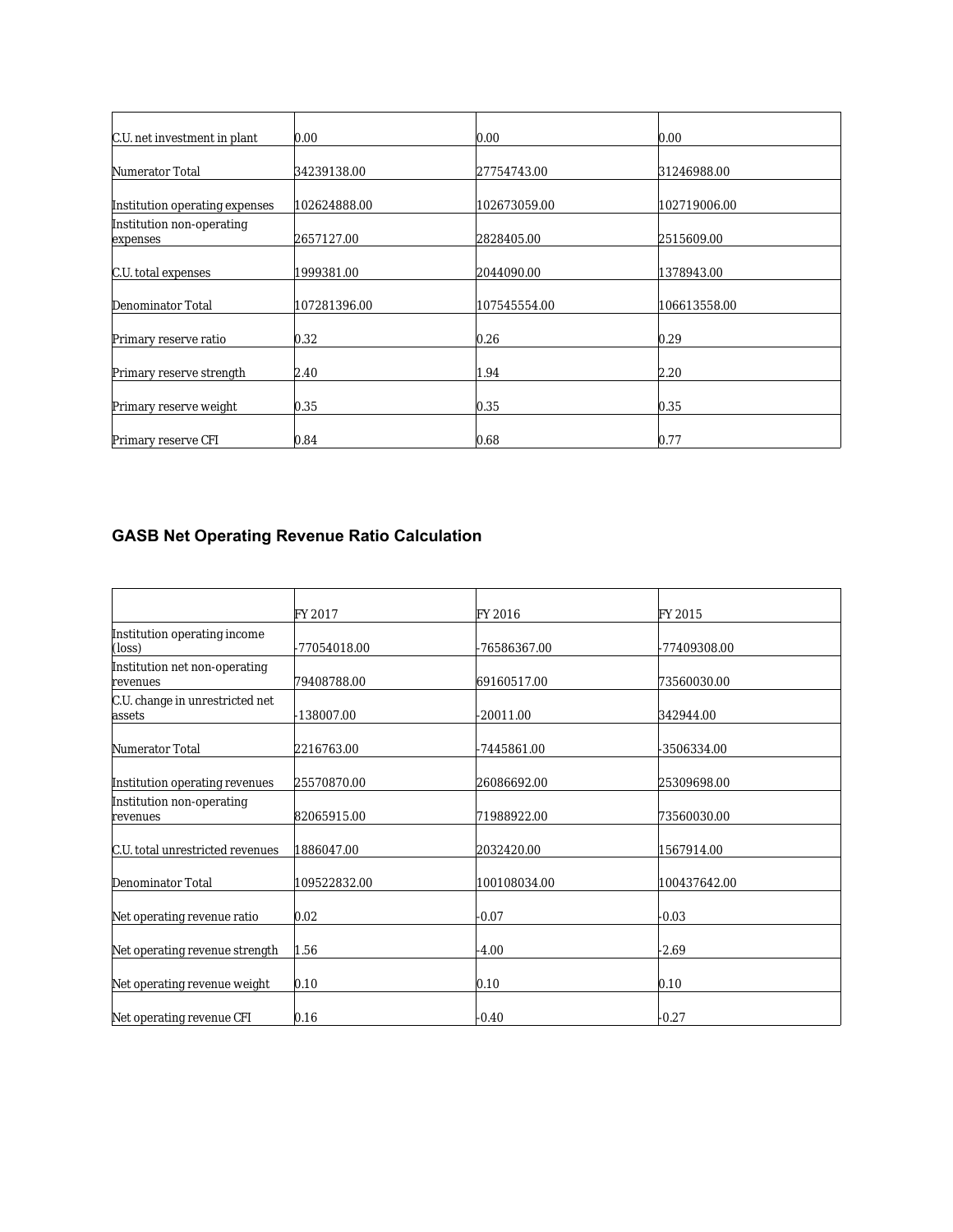## **GASB Return on Net Assets Ratio Calculation**

|                                                                 | FY 2017     | FY 2016     | FY 2015     |  |
|-----------------------------------------------------------------|-------------|-------------|-------------|--|
| Change in net assets plus C.U.<br>change in net assets          | 3078141.00  | 7544889.00  | 4207908.00  |  |
| Total net assets + C.U. total net<br>assets (beginning of year) | 87997348.00 | 95542237.00 | 99750145.00 |  |
| Return on net assets ratio                                      | 0.03        | 0.08        | 0.04        |  |
| Return on net assets strength                                   | 1.75        | 3.95        | 2.11        |  |
| Return on net assets weight                                     | 0.20        | 0.20        | 0.20        |  |
| Return on net assets CFI                                        | 0.35        | 0.79        | 0.42        |  |

## **GASB Viability Ratio Calculation**

|                                                             | FY 2017     | FY 2016     | FY 2015     |
|-------------------------------------------------------------|-------------|-------------|-------------|
| Expendable net assets (from<br>Primary Reserve Numerator)   | 34239138.00 | 27754743.00 | 31246988.00 |
| Institution long-term debt (total<br>project-related debt)  | 61365111.00 | 63737087.00 | 66023691.00 |
| C.U. long-term debt (total project-<br>related debt)        | 0.00        | 0.00        | 0.00        |
| Total long-term + C.U. debt (total<br>project-related debt) | 61365111.00 | 63737087.00 | 66023691.00 |
| Viability ratio                                             | 0.56        | 0.44        | 0.47        |
| Viability strength                                          | 1.34        | 1.04        | 1.13        |
| Viability weight                                            | 0.35        | 0.35        | 0.35        |
| Viability CFI                                               | 0.47        | 0.37        | 0.40        |

|                                                     | FY 2017 | FY 2016 | FY 2015 |
|-----------------------------------------------------|---------|---------|---------|
| Total Composite Financial<br><b>Indicator Score</b> | 1.82    | 1.44    | 1.32    |
| Comments                                            |         |         |         |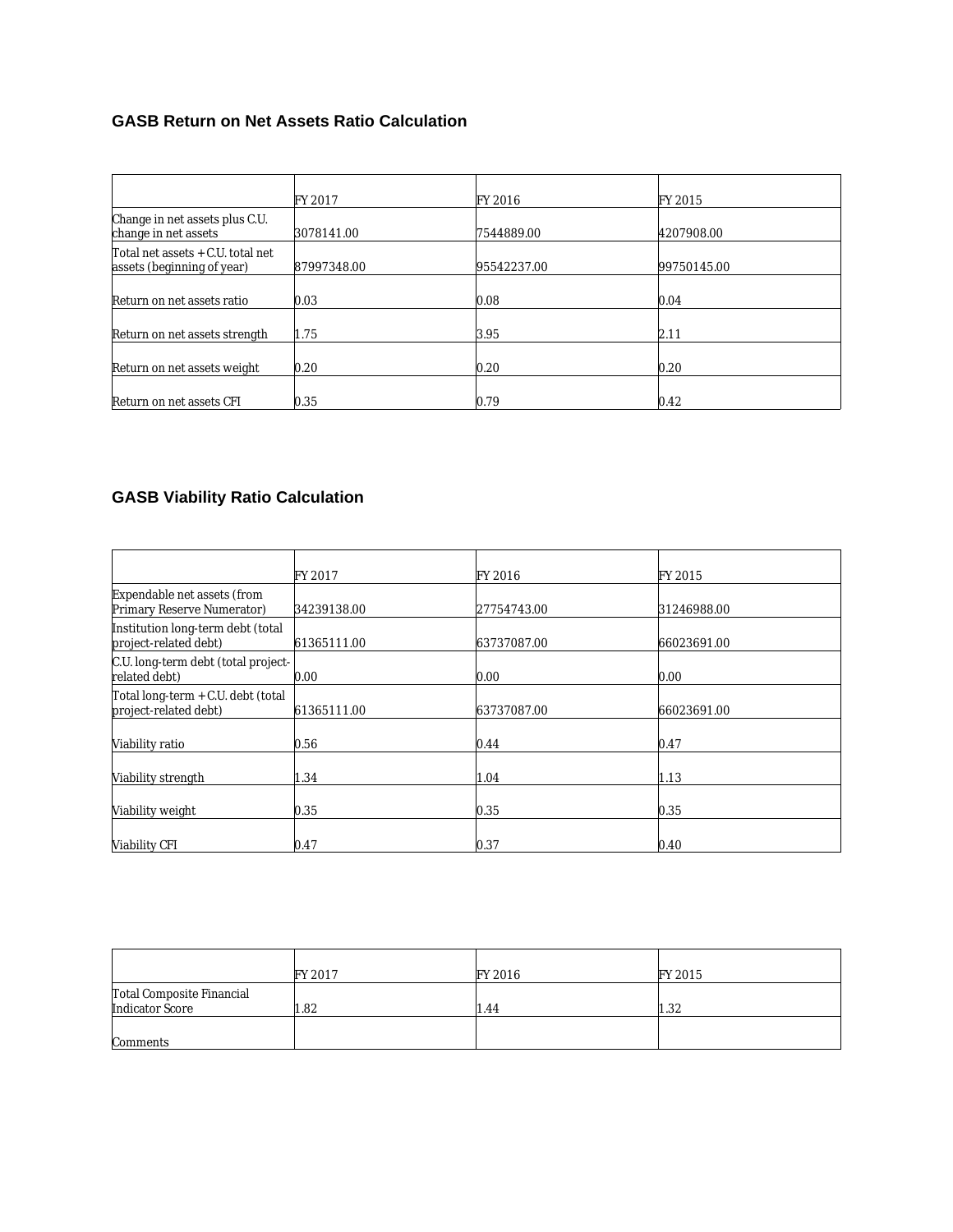## *Federal Compliance*

**Please click the button below to view accrediting agencies reported to HLC.**

| Accreditor                        | Status        | <b>Effective Start Date</b> | <b>Effective End Date</b> |
|-----------------------------------|---------------|-----------------------------|---------------------------|
| <b>Accreditation Council</b>      |               |                             |                           |
| for Occupational                  |               |                             |                           |
| Therapy Education                 |               |                             |                           |
| (ACOTE)                           | Good Standing | 04/01/2016                  |                           |
| Joint Review                      |               |                             |                           |
| Committee on                      |               |                             |                           |
| Education in Radiologic           |               |                             |                           |
| Technology (JRCERT) Good Standing |               | 10/16/2015                  |                           |

\_\_\_\_\_\_\_\_\_\_\_\_\_\_\_\_\_\_\_\_\_\_\_\_\_\_\_\_\_\_\_\_\_\_\_\_\_\_\_\_\_\_\_\_\_\_\_\_\_\_\_\_\_\_\_\_\_\_\_\_

I have reviewed the list of accrediting agencies provided and made any necessary changes by contacting [legalaffairs@hlcommission.org](mailto:legalaffairs@hlcommission.org)



Academic Term

(Select all that apply)

- X Continuous
- Four-one-four  $\mathbb{R}$
- X Modular
- Quarter
- X Semester
- Trimester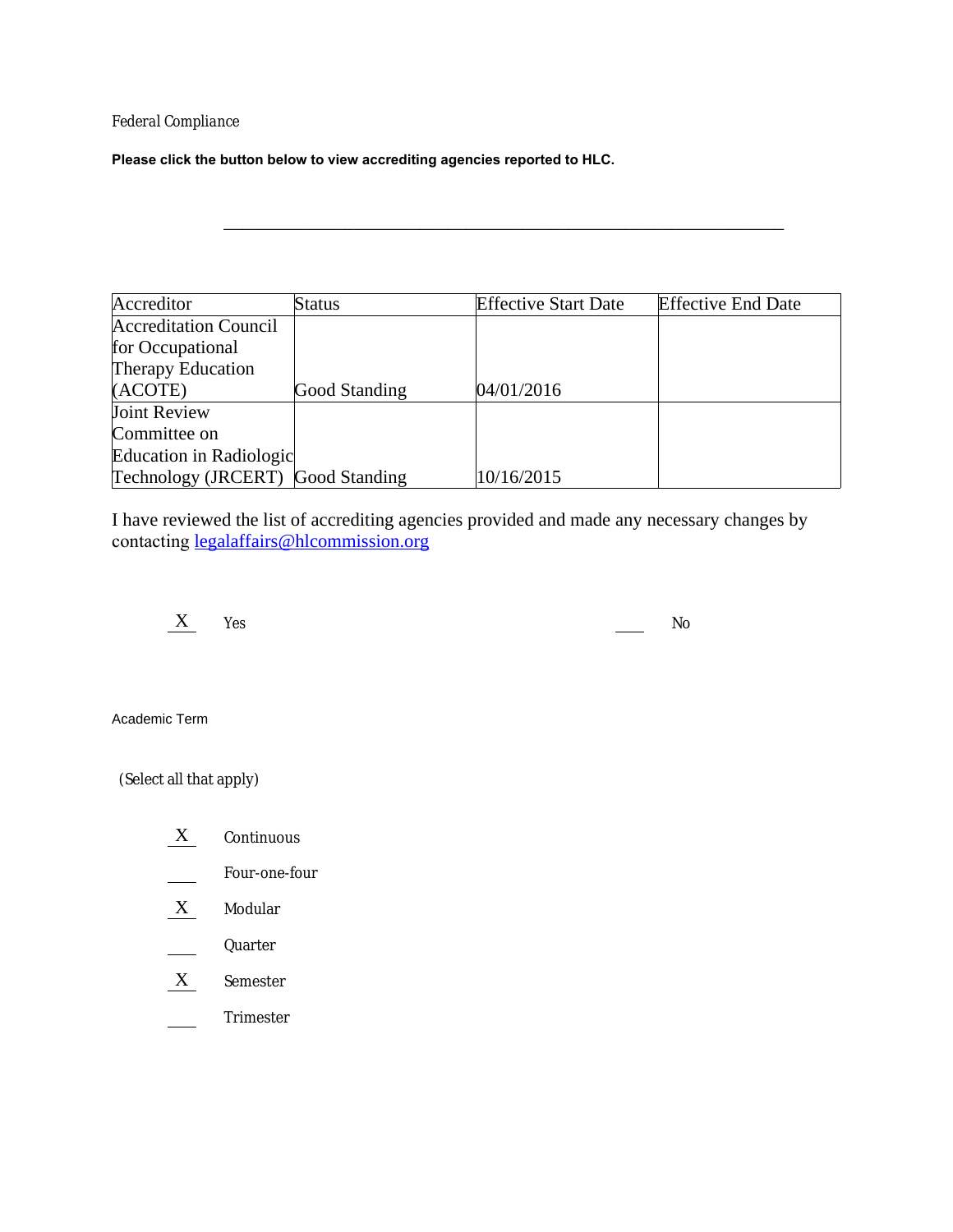Does the institution have a formal student refund policy?

(Select one)

 $X$  Yes No

Does the institution report any degree program, certificate or other academic program to the U.S. Department of Education in clock hours for Title IV purposes?

(Select one)

 $\equiv$ 

Yes X No

If Yes, how many academic programs are reported in clock hours? (select Not Applicable if previous question was answered "No")

### Not Applicable

Identify the institution's FY 2015 Three-Year Draft Cohort Default Rate for student loans.

21.40

Enter the percentage of first-time, full-time students receiving Pell Grants.

45.00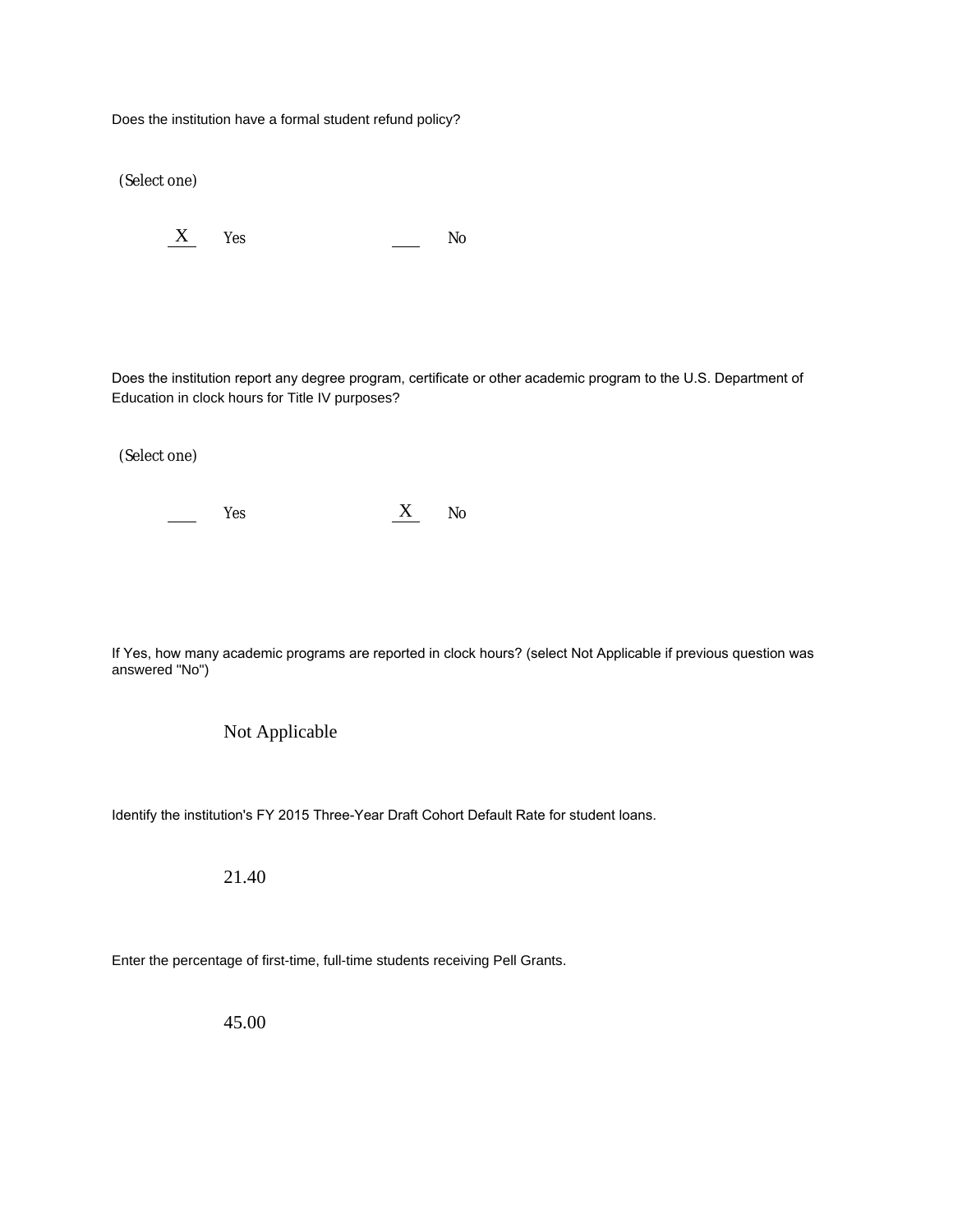Enter the average amount of Pell Grant aid received by these students.

## 4211.00

Does the institution provide information to students and the public about student achievement?

(Select one)

 $X$  Yes No

## *Student Head Count by Level*

|                                    | Current Year | Previous Year |
|------------------------------------|--------------|---------------|
| Full-time Undergraduate Head Count | 2914         | 3195          |
| Part-time Undergraduate Head Count | 4245         | 4374          |
| Full-time Graduate Head Count      |              |               |
| Part-time Graduate Head Count      |              |               |

## *Student Head Count by Category*

|                                        | Current Year | Previous Year |
|----------------------------------------|--------------|---------------|
| Certificate Seeking Undergraduate      | 247          | 244           |
|                                        |              |               |
| Degree Seeking Undergraduate           | 6529         | 6990          |
|                                        |              |               |
| Post-Baccalaureate Certificate-Seeking |              |               |
|                                        |              |               |
| Post-Baccalaureate Degree-Seeking      |              |               |
|                                        |              |               |
| Non-Degree Seeking                     |              |               |

*Institutional Head Count*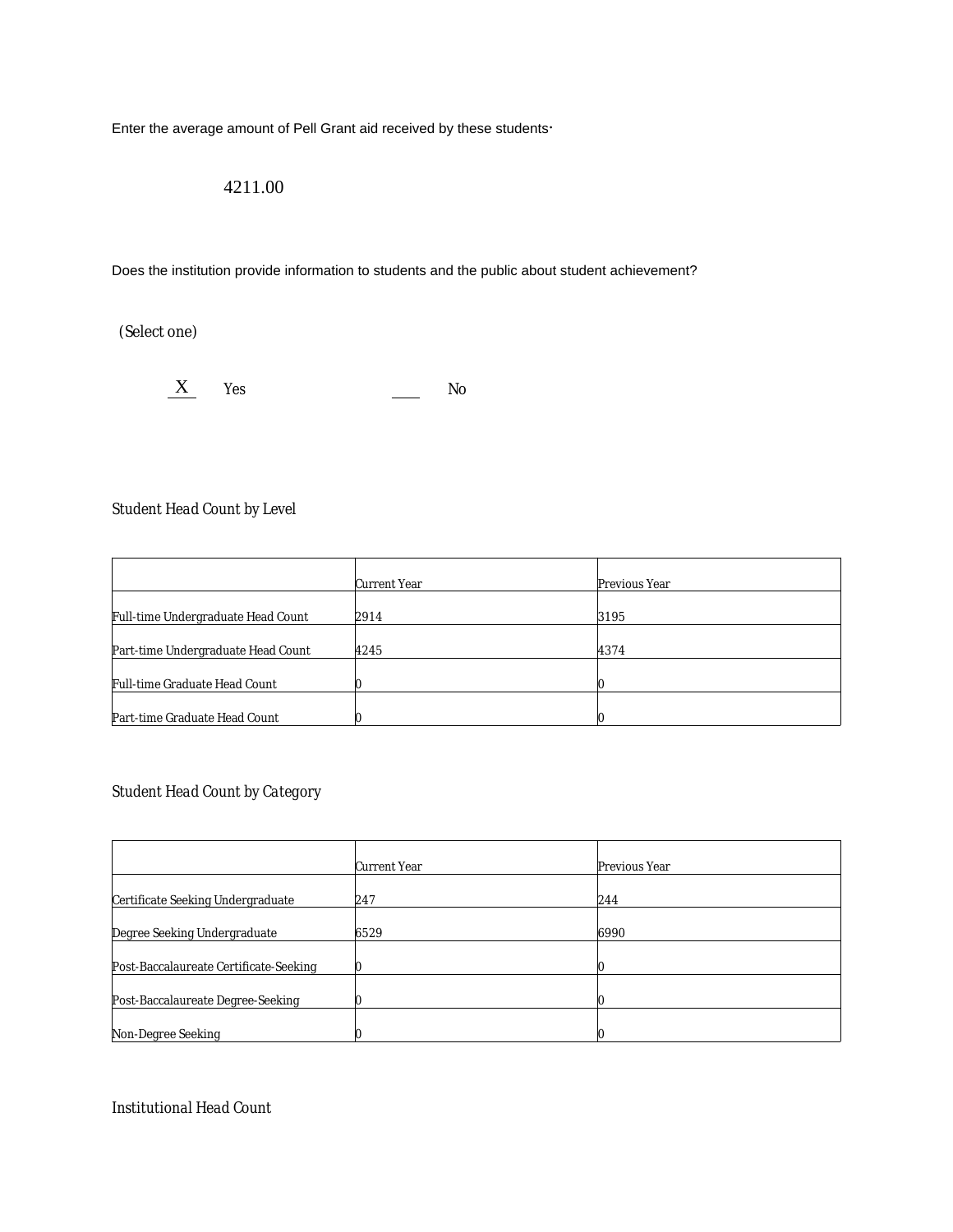|                          | Current Year | Previous Year |  |
|--------------------------|--------------|---------------|--|
|                          |              |               |  |
| <b>Full-time Faculty</b> | 156          | 170           |  |
|                          |              |               |  |
| Part-time Faculty        | 259          | 294           |  |
| Full-time Administration | 54           | 58            |  |
|                          |              |               |  |
| Part-time Administration |              |               |  |
|                          |              |               |  |
| Full-time Staff          | 215          | 215           |  |
| Part-time Staff          | 15           | 18            |  |
|                          |              |               |  |
| Student-to-Faculty Ratio | 17.00        | 17.00         |  |

## *Dual Credit*

|                                                                  | Current Year | Previous Year |
|------------------------------------------------------------------|--------------|---------------|
| Total Dual Credit Student Head Count:                            | 902          | 968           |
| How many dual credits awarded in the<br>academic year 2017-2018? | 5791         | 5966          |

# *Certificates & Degrees Awarded*

|                                             | Current Year | Previous Year |
|---------------------------------------------|--------------|---------------|
| Graduate Certificates Awarded               |              |               |
|                                             |              |               |
| Undergraduate Certificates Awarded          | 575          | 590           |
|                                             |              |               |
| Total Certificates Awarded                  | 575          | 590           |
| Of the undergraduate certificates listed    |              |               |
| above, how many are NOT part of an existing |              |               |
| degree program?                             |              |               |

|                             | Current Year | Previous Year |
|-----------------------------|--------------|---------------|
| Associate's Degrees Awarded | 785          | 796           |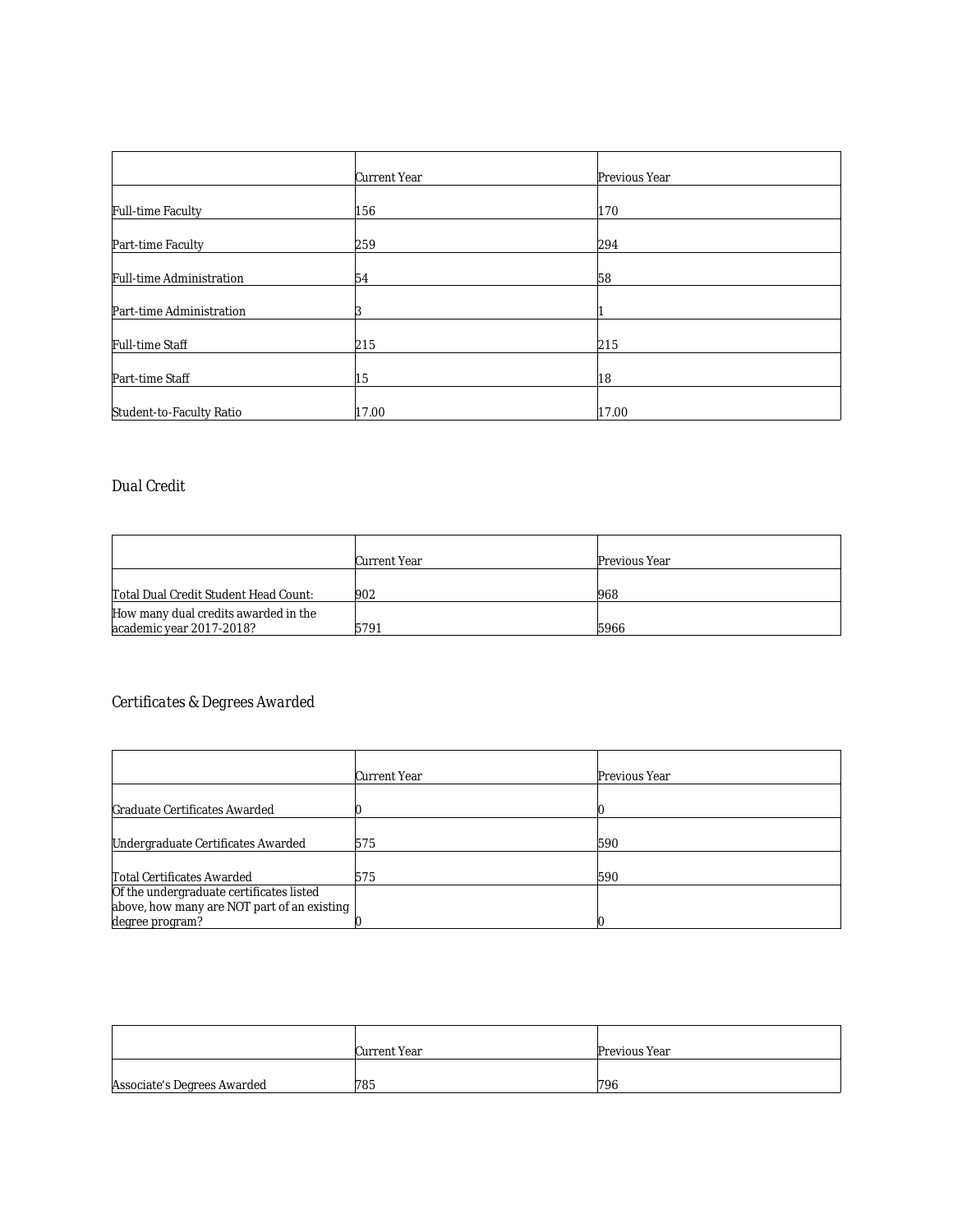| Bachelor's Degrees Awarded |  |
|----------------------------|--|
|                            |  |
| Master's Degrees Awarded   |  |
|                            |  |
| Specialist Degrees Awarded |  |
|                            |  |
| Doctoral Degrees Awarded   |  |

### *Certificate and Degree Programs Offered*

|                                                     | Current Year | Previous Year |
|-----------------------------------------------------|--------------|---------------|
| Total Number Credit-Bearing Certificates<br>Offered | 103          | 108           |
| Associate's Degree Programs Offered                 | 55           | 60            |
| Bachelor's Degree Programs Offered                  |              |               |
| Master's Degree Programs Offered                    |              |               |
| Specialist Degree Programs Offered                  |              |               |
| Doctoral Degree Programs Offered                    |              |               |

#### *Distance Education & Correspondence Education*

### **Distance Education and Correspondence Education Stipulation**

Approved for distance education courses and programs. The institution has not been approved for correspondence education.

I have reviewed the distance and/or correspondence education stipulation. If incorrect, contact changerequests@hlcommission.org.

 $X$   $Y_{\text{es}}$  No

*Branch Campuses*

**Please click the button below to view branch campuses reported to HLC.**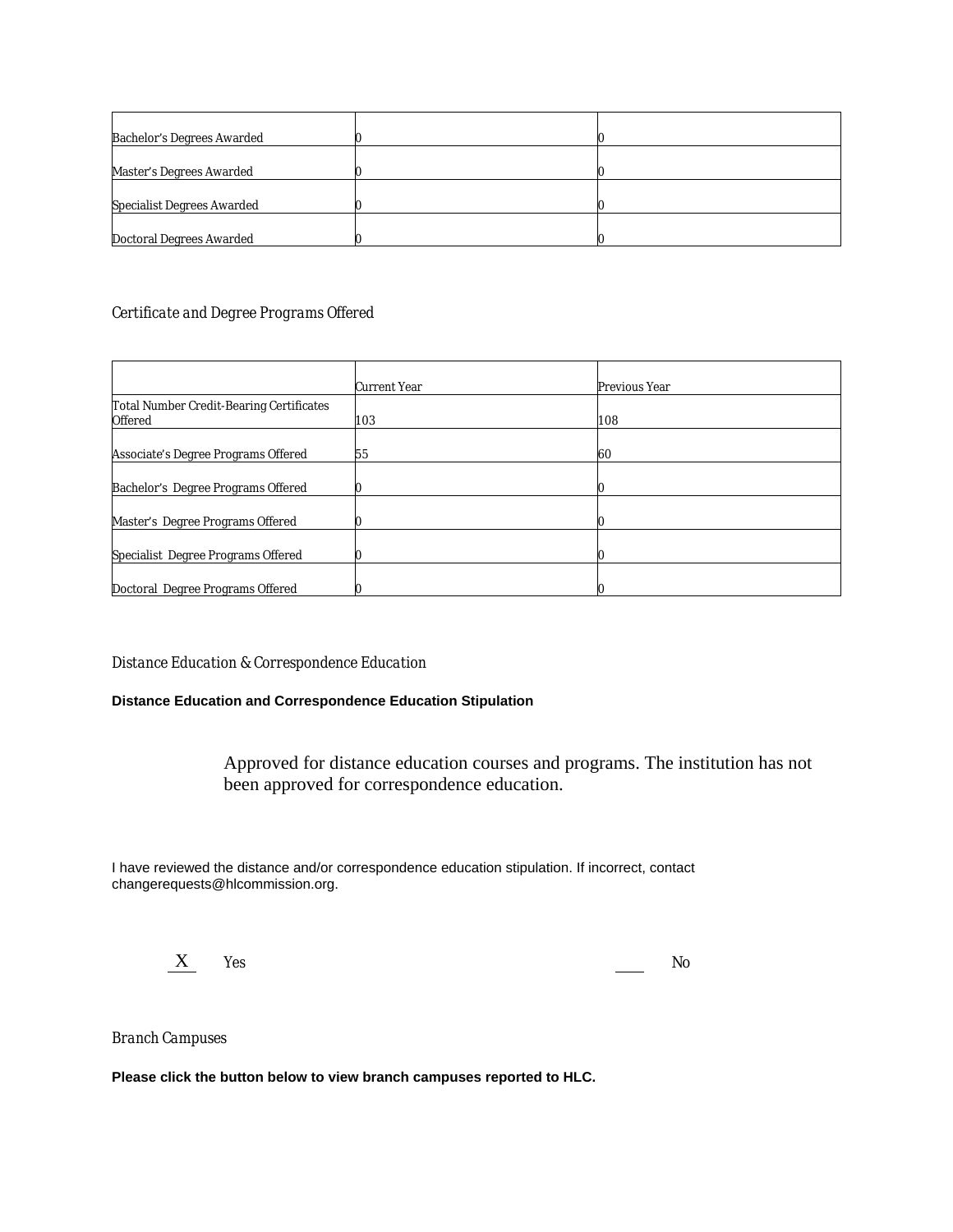There are no branch campuses.

I have reviewed the list of branch campuses provided and made any necessary changes using the Location & Campus Update System or HLC's institutional change process.

\_\_\_\_\_\_\_\_\_\_\_\_\_\_\_\_\_\_\_\_\_\_\_\_\_\_\_\_\_\_\_\_\_\_\_\_\_\_\_\_\_\_\_\_\_\_\_\_\_\_\_\_\_\_\_\_\_\_\_\_



*Additional Locations*

**Please click the button below to view additional locations reported to HLC.**

|              |        |            |                    | Title IV |                 | Program            | Location |
|--------------|--------|------------|--------------------|----------|-----------------|--------------------|----------|
| Name         | Status | Address    | Open Date Eligible |          | Head Count Type |                    | Type     |
| Auto         |        | 31 Kenyon  |                    |          |                 |                    |          |
| Collision    |        | Drive      |                    |          |                 |                    |          |
| Repair       |        | Champaign  |                    |          |                 |                    |          |
| Facility     | Closed | L 61820    | $07/01/2007$ Yes   |          | None            | 50% - 99% In State |          |
|              |        | 1307 N.    |                    |          |                 |                    |          |
| Construction |        | Mattis     |                    |          |                 |                    |          |
| n Education  |        | Champaign  |                    |          |                 |                    |          |
| Alliance     | Active | , IL 61821 | $01/01/2004$ Yes   |          | 100-499         | 50% - 99% In State |          |

\_\_\_\_\_\_\_\_\_\_\_\_\_\_\_\_\_\_\_\_\_\_\_\_\_\_\_\_\_\_\_\_\_\_\_\_\_\_\_\_\_\_\_\_\_\_\_\_\_\_\_\_\_\_\_\_\_\_\_\_

I have reviewed the list of additional locations provided and made any necessary changes using the Location & Confirmation Update System or HLC's institutional change process.

X Yes No

*Contractual Arrangements*

**Please click the button below to view contractual arrangements reported to HLC.**